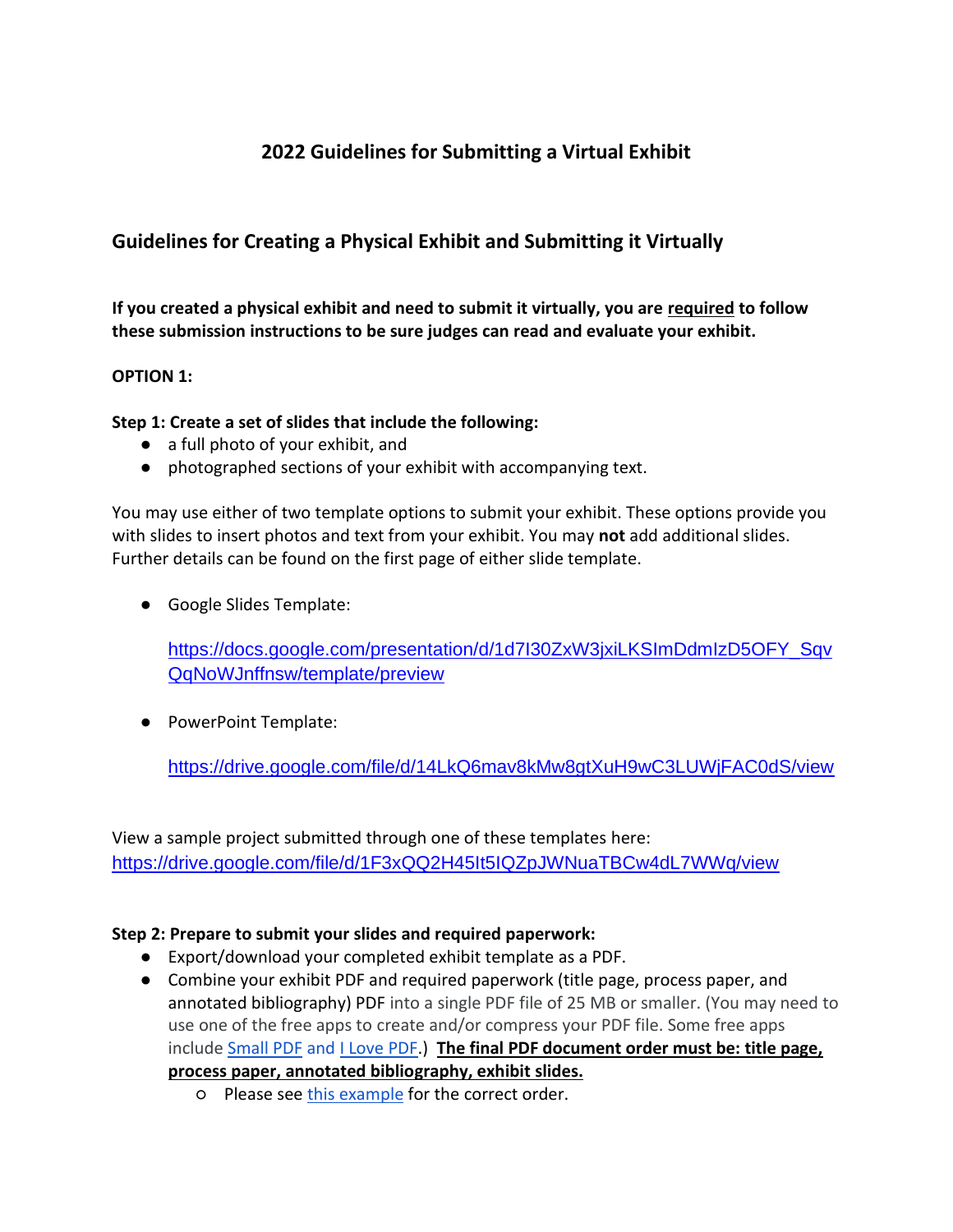○ Please see [this video](https://youtu.be/VunwovyV0dI) to learn how to combine your PDF documents into one PDF file.

**Step 3: Submit project to the contest by the contest registration deadline. Upload the combined PDF during the registration process. Virtual exhibits must still comply with all category rules, including word count and maximum size.**

### **OPTION 2:**

### **Guidelines for Creating a Virtual Exhibit and Submitting it Virtually**

Instead of building a physical exhibit, you will build your exhibit with design software. Your virtual exhibit must still comply with all category rules, including word count and maximum size.

### **Step 1: Create a Virtual Exhibit**

- To create a virtual exhibit, you are welcome to use any design software that you prefer. Here are two examples:
	- **Google Drawings\*** is a free program that allows you to create a virtual exhibit within the maximum size of an NHD exhibit. Using this program does require creating a free Google account if you do not already have one through your school.
	- **Microsoft Publisher** is another program that you may have access to through your school. This program also allows you to create a virtual exhibit that fits within the maximum size of an NHD exhibit.
- Regardless of the design software that you use, your virtual exhibit must meet these requirements:
	- The minimum font size on a virtual exhibit is **20 pt font**.
	- The maximum dimensions are 74-inches wide x 72-inches high. Since exhibit boards vary, NHD has chosen a commonly-used tri-fold exhibit board as the standard size for virtual exhibits. This sizing takes into account readability for judges and adds in table space that you would have at an on-site contest.
- NHD has created a template for each of the programs above:
	- [Google Drawings NHD Template\\*](https://docs.google.com/drawings/d/1t3kKf3_HtkDc7DkGadlcwjjg5rK9BVFFZA56XnFByow/template/preview) (74-inch wide x 72-inch high)
	- [Microsoft Publisher NHD Template](https://drive.google.com/file/d/1Id2h182pVtm6GEii29HbsfqXwpKCqZAb/view?usp=sharing) (74-inch wide x 72-inch high)
	- Both of these templates are adjustable. You may make the virtual exhibit smaller, but you may not make the dimensions larger. You may adjust or eliminate the black lines on the templates, if desired.
		- [Click here](https://drive.google.com/file/d/1O_lcTDo5Kw-Rl_Xt9vHU6lLIceFo9_kt/view?usp=sharing) to view a sample project in the Google Drawings template.
- Regardless of which design software you use, **NHD strongly recommends** designing a tri-fold exhibit. Virtually created exhibits cannot adequately represent physical exhibits that are round, multi-sided, or those with moving parts.

### **Step 2: Prepare to submit your virtual exhibit and required paperwork:**